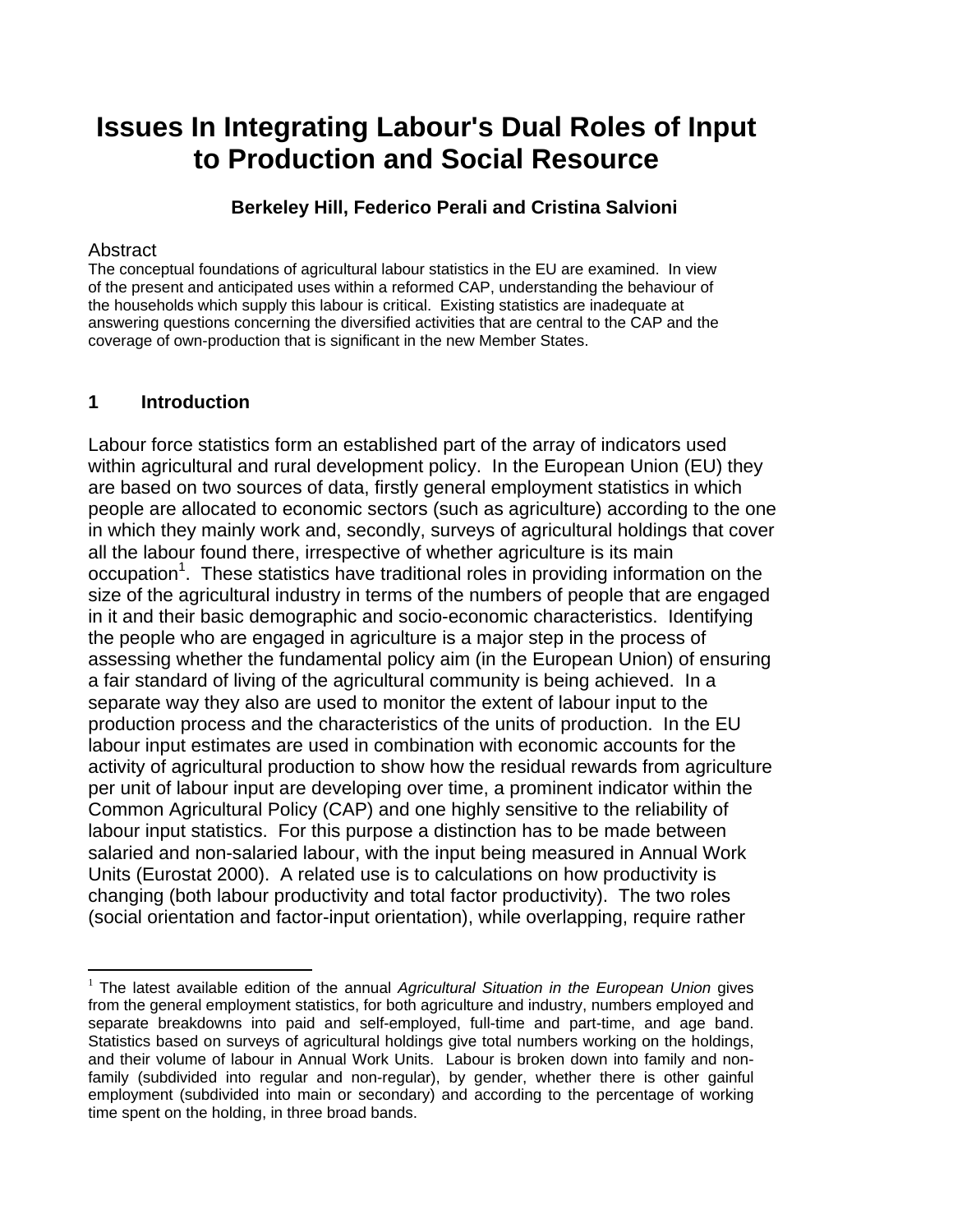different conceptual bases and much confusion in the past has resulted from a failure to distinguish between them.

Important too is the period that the user of statistics is interested in. In the short term there will be an interest in statistics that show how the existing labour force is adjusting to the changing economic and technical environment, including to signals from policymakers. However, in the longer term adjustments come from the more fundamental decisions by labour to exit from agriculture. One inherent problem with statistics that concentrate on labour currently in the agricultural sector is that they omit coverage of people who have left. This gap is of particular relevance to users interested in the process of structural change and the effectiveness of rural development policy in producing an agriculture that is more economically sustainable. A feature of developed societies is that the rural labour force is often not predominantly engaged in agriculture and that the wide range of economic opportunities found there often means that the population no longer migrates to urban areas. The shift in the interest of academics and policymakers toward the identification of the socio-economic situation of rural areas, rather than solely the agricultural sector, poses a challenge in terms of collection of labour statistics as well as of other variables that are needed to monitor and analyse the whole rural labour market, both agricultural and non agricultural, and the socio-economic condition of the rural population.

However, labour is not a disembodied resource but is supplied by individuals who have choice and who live in households that are also social units. As will be demonstrated below, satisfactory explanation of behaviour and diversity in agriculture should take into account that production activities for the market take place within same unit and concurrently with domestic activities for the home. At the household level, the various decisions are non separable. As a consequence, rural statistics should recognize the household as the unit of interest and be concerned with the basis on which its members allocate their time between its various activities (market prices, opportunity costs, shadow prices etc.). A complication is that the households from which agricultural labour comes are diverse, and while the independent entrepreneurial farm family may be predominant, consideration should be given to households of hired workers, co-operative member, owner of shares in agricultural companies etc.

Taking Italy as a case study, lessons can be learned as how to gather the information needed to model rural households' behaviour in order to assess the socio-economic impact of the adjustment to changing economic and technical environment. Taking Wales as another case study, experience from evaluating its rural development programme points to how labour statistics can be improved to better reflect the needs of users in tracing the responses of households to policy instruments.

### **2 Pecularities of farm-households' labour supply**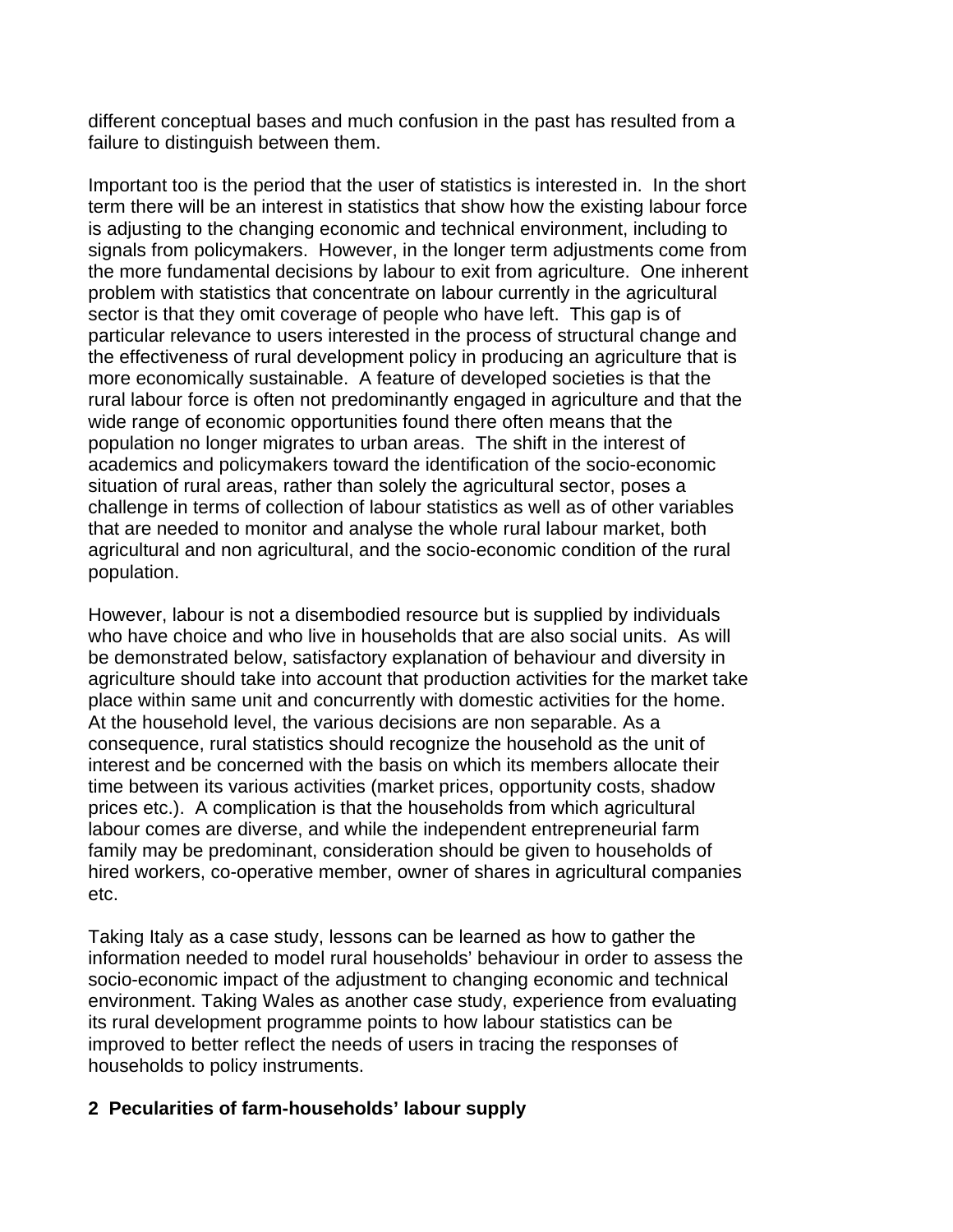In most countries, at all levels of economic development, labour in agriculture is dominated by independent (self-employed) activity (that is, entrepreneurs and their families providing non-hired labour)<sup>2</sup>. Hired labour (those engaging in dependent activity in return for a wage) is in a small minority. This is in sharp contrast with the situation in most other industries and society in general, where waged or salaried labour is the largest component, though self-employment (of all sorts) may be more heavily represented in rural areas than in urban ones. This poses some particular problems for labour statistics and related income indicators in agriculture, especially those that are developed for the population in general and thus have waged labour particularly in mind.

Perhaps the prime problem is the difficulty of measuring labour input of selfemployed people. In contrast with waged labour, where payment is made in exchange for a specified number of hours worked, there are no such prescriptions for entrepreneurial labour. An individual who may consider himself to be full-time in agriculture may work less or more hours than employees<sup>3</sup>. Seasonal factors may be important, so no single week in the year may be typical. While the physical labour that a farmer and his family contributes to farming operations may be quantified readily (for example, number of hours driving a tractor) this does not necessarily reflect the productivity of that labour and thus its quality as an input. Assuming the physical labour input of a selfemployed farmer of 65 years is equivalent to that of a 25 year old hired man is unlikely to be valid in many circumstances. When turning to the entrepreneurial function that differentiates a farmer, problems are even greater. Time is no reliable guide to managerial input, and many example can be found (especially among larger farms) where the operator provides no physical input into operations. Where several self-employed activities are carried on concurrently (such as combining farming with some other business) there will probably not be any conscious allocation of management time between them, particularly where they all take place on the farm). Being self-employed in several activities permits much flexibility to allocate resources, including managerial effort, as needs vary. Entrepreneurial tasks can be closely intermixed and perhaps carried on simultaneously, and for some (such as considering borrow and capital allocation) these are only meaningful if they cover all the range of activities at once. Of course, farmers who take off-farm jobs as employees have prescribed hours in that activity, but surveys commonly find that a minority

 2 For EU15in 2002 of the people for whom agriculture was the main activity, numbers of selfemployed were approximately double that of employees (65m in contrast with 35m). In terms of labour input to agricultural holdings, family labour was responsible for 73% in 2000.

<sup>3</sup> The European Commission's Farm Accountancy Data Network (FADN/RICA) does not allow farmers who claim to work hours greater than a normal working week to count as more than one Annual Work Unit, though fewer hours may lead to recording as a fraction of a AWU. A similarly approach is adopted in Eurostat's measure of labour input in terms of Annual Work Units. However there may be some attempt to permit a full-time worker to count for more than 1 AWU in some productivity studies.(see Eurostat 2000, para 3.22).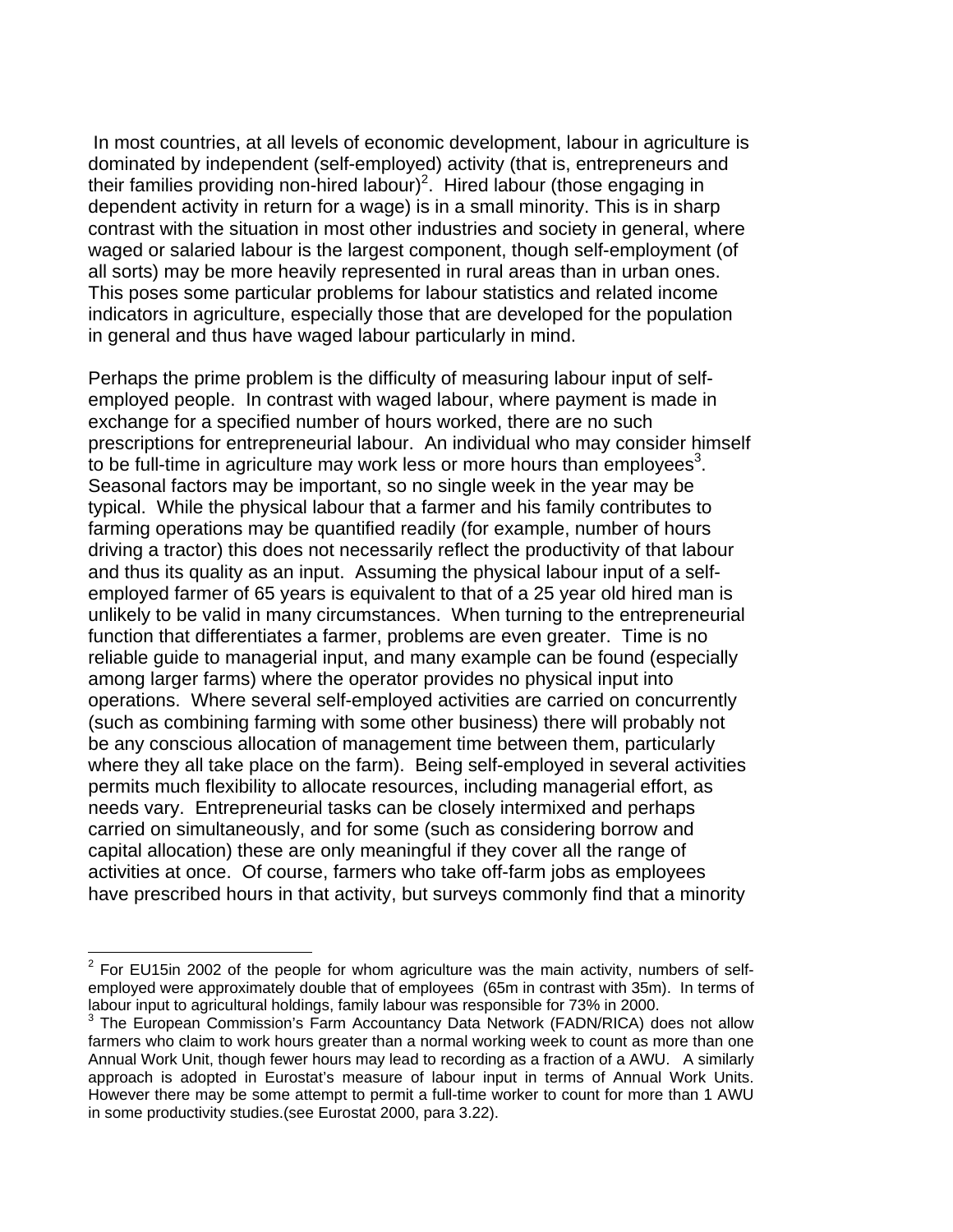of farm operators claim to be employed in full-time off-farm jobs yet still manage to operate farm businesses that can be sizable undertakings.

For self-employed farmers, time spent on leisure may be difficult to distinguish between that used for work because of their close functional association (the classic example being attendance at local markets that serves commercial and social purposes). The production of food for own consumption which, for someone in another sector might be regarded as a hobby is not necessarily seen in that light by farmers and their families. In short, any attempt to measure the labour input of self-employed in simple quantity terms is fraught with difficulties. Probably only the very broadest indications can be justified.

But there are other issues of relevance to labour statistics in agriculture:

- For convenience, labour statistics have often assumed that there is only one farmer per farm. This is increasingly divorced from reality, and particularly on larger businesses the entrepreneurial role may be shared among several people (partners) who are often members of the same family (spouses, siblings, parents and children etc.). While all may be equal in decision-taking, one may be the senior, but this may vary over time and responsibilities may be split up. Where multiple entrepreneurship occurs, this can take the form of several members of the same household or be spread across several households (in the dwellings sense).
- A great deal of confusion has been caused in the past (at least in the EU) by a failure to distinguish between non-hired labour and family labour, a situation that Eurostat has taken steps to resolve by developing a target methodology (Eurostat 2000). Some family members may receive a wage for working on their farm and possess a contract of employment. Or they may be given some cash payment less than a market-level wage, with the (often unstated) expectation of financial rewards when they eventually inherit or take over the business. These fall between the categories of hired and non-hired. It is usually assumed that all non-hired labour is family, which seems reasonable, though there will be exceptions.
- When dealing with hired (non-family) labour, the traditional statistical approach has been to concentrate on its input to the production process with little attention to the households from which this labour comes. Thus, while statistics may be available on their wages from agriculture (and the cost of employing them), little is known in many countries of their overall household earnings and the incidence of poverty among them. In the EU no harmonised statistics on household income exist for this sector of the agricultural community, despite the possibility that they form part of the target of the CAP and that their rewards constitute an element in the Net Value Added by agriculture.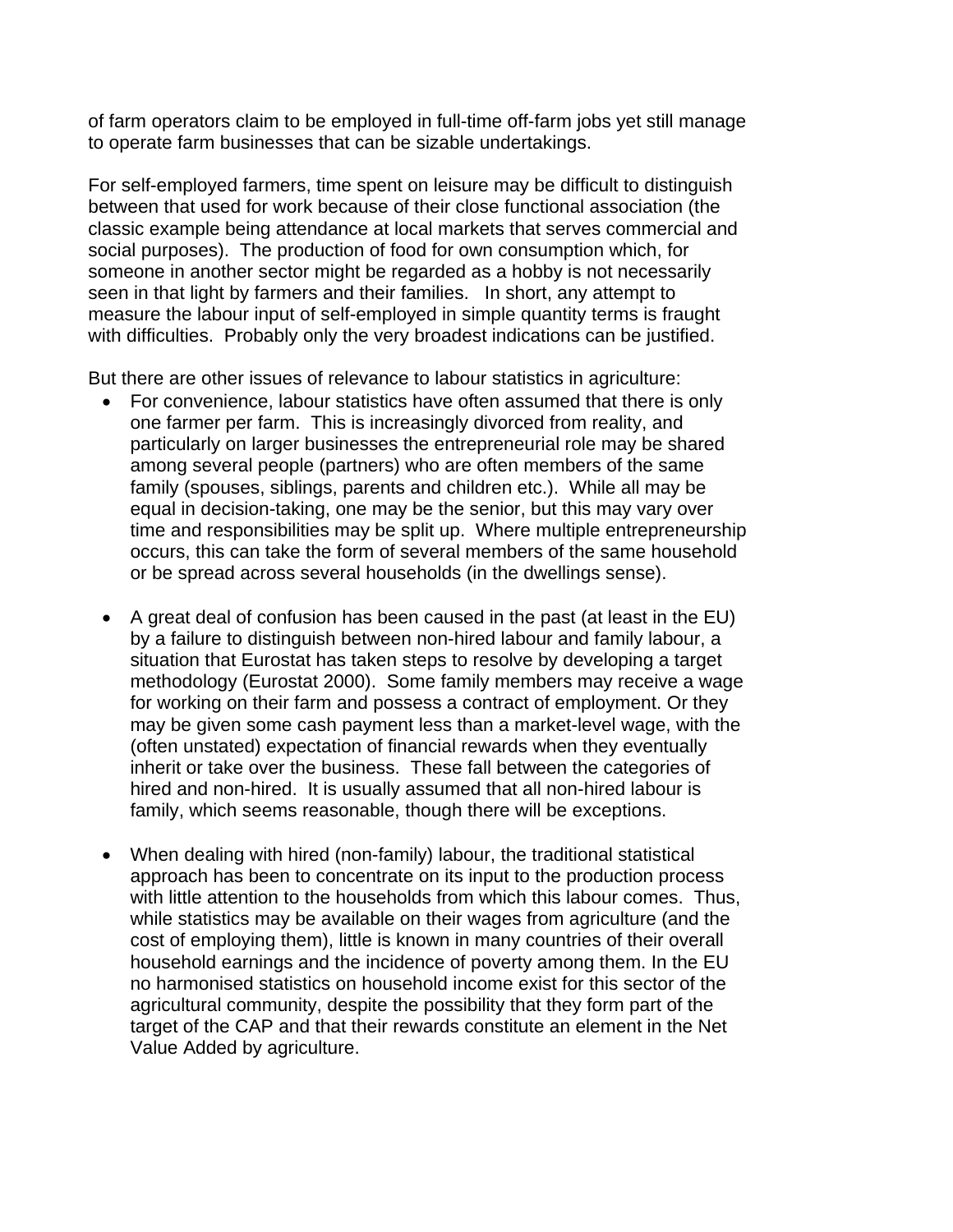- Workers on large-scale agricultural units (some co-operatives, some companies) in transition countries present a particular challenge. While some only receive wages, the situation is made complex by others whose rewards come partly also in the form profit, to which should be added the income in kind derived from household plot production, inputs to which may be derived from the large agricultural units on which they work. This household production is perhaps mainly for own consumption but also probably involves some exchange by barter or sale. It is important to encompass it in any assessment of the resources used in agriculture and the real income accruing to households. In many of the new Member States these people are numerous and seen definitely as part of the agricultural community and thus now part of the target group for support by the CAP.
- Casual or non-regular labour presents technical problems. For hired casual labour, circumstances in which it is sometimes employed (for example, large numbers of people working for short periods, and for cash) are not conducive to detailed record keeping. There is also the problem of unpaid casual labour, such as friends and relations assisting with seasonal labour demand peaks, and the black employment of seasonal immigrants without official papers. The households from which this labour comes are, of course, poorly documented.
- Business structure may hide the real nature of labour coming from households. While the large majority of the numbers of farms in OECD countries are non-incorporated (that is, are sole proprietorships or partnerships) a minority in some countries are arranged as corporations (companies). Usually these are incorporated for taxation reasons, and ownership and management remains typically within a small family group. However, where farmers are directors of these companies, strictly they are employees and their rewards come as salary, though they may also receive dividends as share owners. In practice these people can be treated in statistics as if they were self-employed without seriously distorting the overall representation of the way the labour force functions.

While analysis of labour can be made according to its employment status (selfemployed, hired) and the economic unit that uses the labour (household-firm, company, co-operative), this is unlikely to be sufficient for users of labour statistics. The socio-economic characteristics of the people involved (age, gender, human capital, degree of pluriactivity etc.) and the types of household from which they come (size and composition, income level, asset structure, dominant value sets and so on) and other more policy-related classifications (members of co-operatives, subsistence producer, hobby farmer etc.) need to be available and are likely to become of increasing importance as policy shifts towards encouraging households to develop the resources currently at their disposal in ways that lead to a greater integration with the rest of the economy.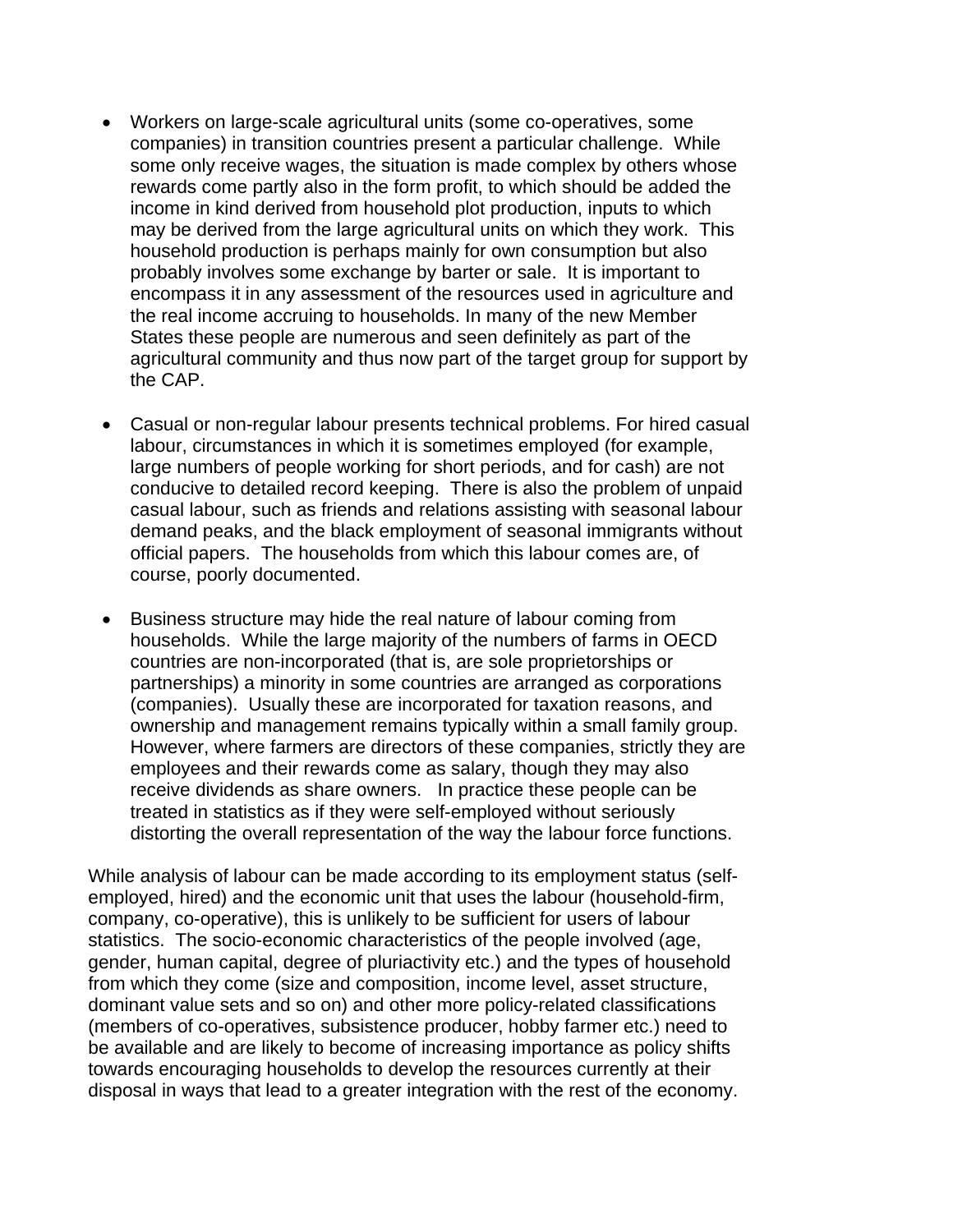Of course, though the illustration above has concentrated on labour and agriculture, a parallel set could have been given for other sectors in rural areas.

# **3 Internal equilibrium of the household**

Understanding the way that the household reaches decisions on the use of its available labour is an important element of the concepts that underpin labour statistics. It is generally believed that it is unrealistic to assume that agricultural labour markets are competitive either in developed or less developed countries. As noted above, in the basic economic unit of agriculture (the farm-household) the production and consumption decision variables are non-separable. In such circumstances market goods and leisure are not priced at market values. The evaluation of labour, therefore, is shadow and is revealed by the value of the marginal farm product. Non-separability is present by definition in subsistence farming which can be considered as a closed micro-economy, as first described in Chayanov (1926) and Sen (1966) often isolated from both output and factor markets The shadow wage depends on the characteristics of the workers and their hedonic value (Brown 1983, Barten1964, Benjamin 1992). Accounting for the heterogeneity between male, female and child work allow estimating a different shadow wages for the male and female component of the family or the children employed in farming activities.

When off-farm work and hired labour is zero, i.e. when such decisions are at a corner and family and hired labour are not perfect substitutes (Deolalikar and Vijveberg 1987, Jacoby 1992), then implicit shadow prices must be adopted because the model is non separable. The labour market may be missing, or binding hours constraints (both for adults and children) and lack of contractual flexibility in the off-farm labour market may lead to a failure of the market clearing possibilities. Low subjective expectations about the probability of finding a job off-farm (especially among the elderly, low-skilled workers, children or women) may generate expected off-farm wages that are lower than a return to labour employed with certainty on their own farm. This observation is especially appropriate in less developed countries where off-farm opportunities are often lacking.

The production and consumption sides of the household economy illustrate the general equilibrium structure of the farm-household. The exogenous characteristics of the household and the enterprise affect both sides of the micro economy. Within the theory of the household enterprise this is an interesting feature since it permits testing the separability hypothesis between consumption and production decisions (Singh, Squire, and Strauss 1986, Benjamin 1992, Udry 1996). Under separability, the general equilibrium program of the household is recursive. Production decisions are not affected by the household's endowments, preferences, characteristics or decision processes. On the other hand, consumption decisions are affected by production choices since profits are part of the budget constraint.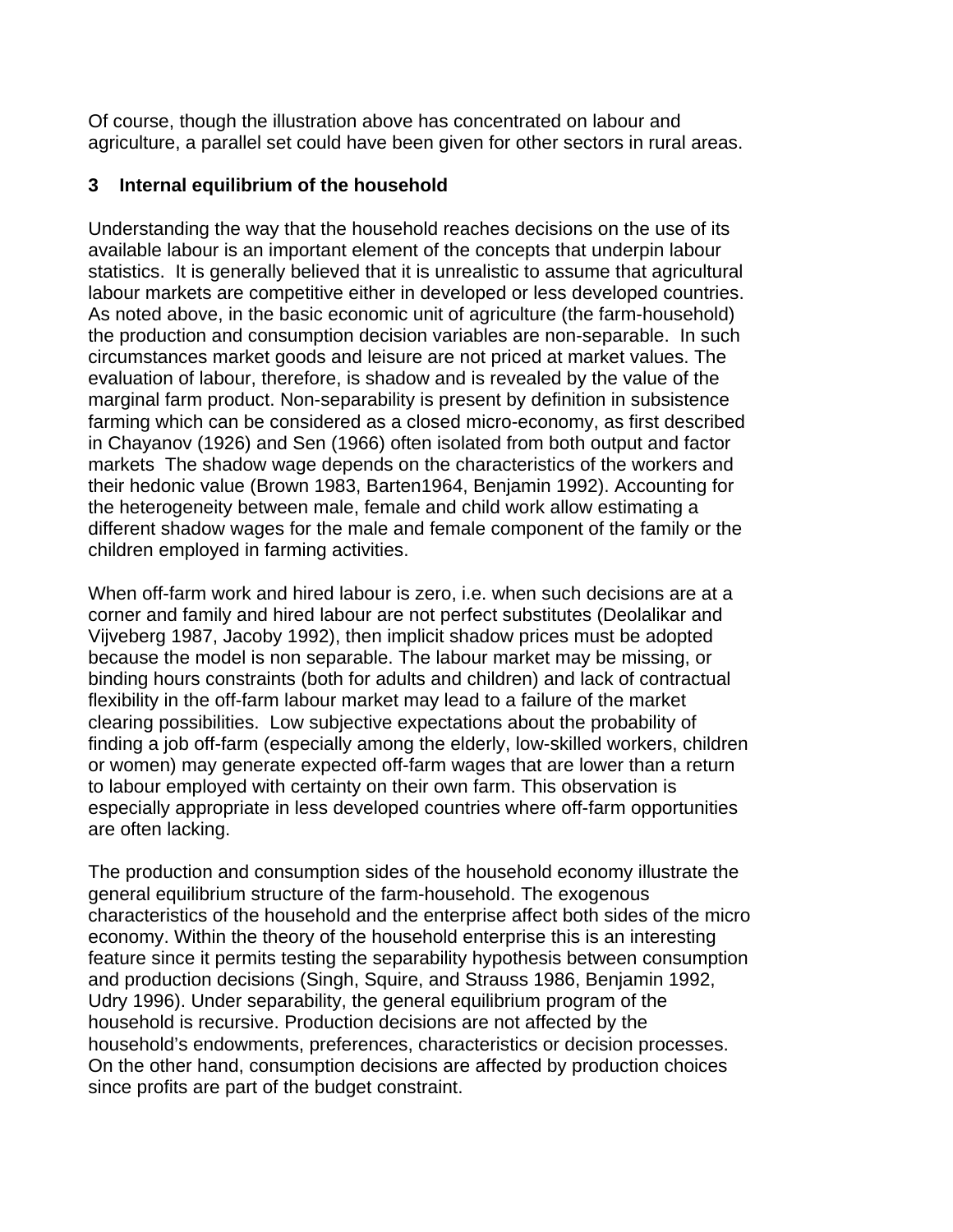The separation between production and consumption decisions is ensured by the household rational behaviour in presence of complete markets. Recent empirical work (Benjamin 1992, Udry 1996, Pavoni and Perali 2000) shows that production decisions do depend on farmers' preferences and endowments. The jointness in decision making is evident even in the absence of market failures when the same input, such as time, is shared across the household and home production processes, and in presence of home consumption of the household marketable product. Imperfections in the labour, credit and land markets are commonly observed (Benjamin 1992, Udry 1996, Bhalotra and Heady 2001). Under these conditions, farm production and household consumption decisions are non-separable and leisure/labour demand on the household is not independent from the on-farm demand for family labour. As a consequence, shadow wages, rather than market wages, determine adults and children's labour/leisure choices. The case of a Chayanovian farm-household closed economy, where the household members are not employed off-farm and no agricultural labourers are hired-in, is non recursive by construction (Lambert and Magnac 1994).

In the estimation of agriculture household income, the calculation of the implicit wage for household labour is a fundamental issue. Traditionally, "unpaid" family labour does not appear as an explicit cost of production but receives its rewards in the residual hybrid of entrepreneurial income (which goes under a variety of labels). Nevertheless, the implicit wage of family labour can be estimated using three different approaches.

*Accounting approach*: the value of family income can be obtained as a residual subtracting from net entrepreneurial income the remuneration of all other factors of production. The remuneration of land can be evaluated either at its rental value or it can be imputed adopting an interest rate. The cost of using owned operating capital, rather than borrowing it, can be evaluated by applying the prevailing rate in the credit market. Individual labour income is then obtained by dividing the residual by the household labour units. Note that this criterion compensates both the physical and intellectual labour. Further, the supplied hour of labour is evaluated uniformly across working family members.

*Objective market wage under competitive conditions*: this approach evaluates a hour of household labour at the prevailing market wage supposing that the labour market is at a competitive equilibrium and the farmer is indifferent between working in the farm and in the off-farm market. In this situation, the subjective (from the farmer) and objective (from the market) evaluation of the opportunity cost of working inside or outside the household coincide. This "opportunity cost" approach may differentiate the contribution of the different working household members when accounting for the individual characteristics such as age, sex, education, and location of the farm as a proxy for off-farm market conditions within an econometric estimation (Huffman 1996). The derived wage corresponds to the potential compensation that a farmer endowed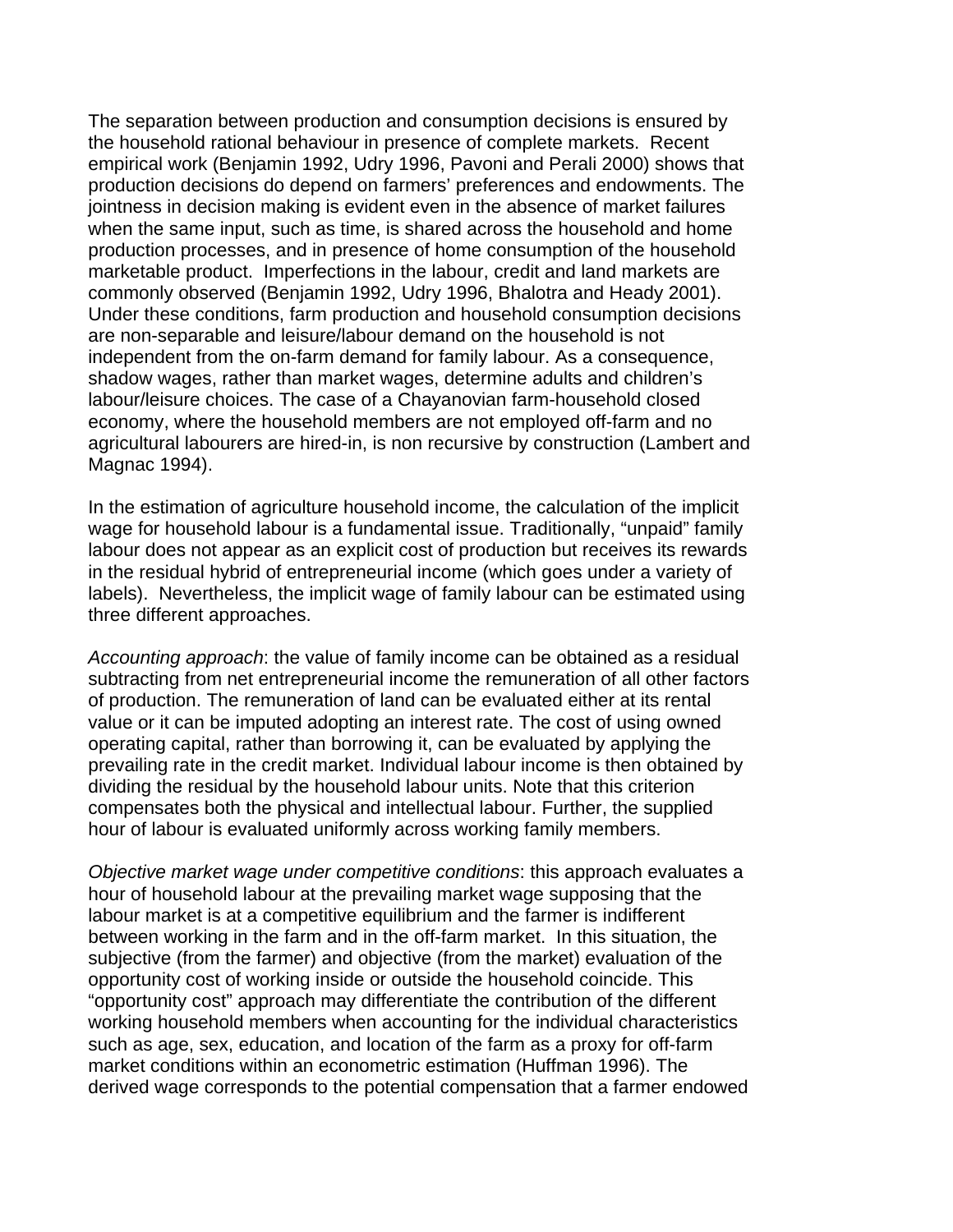a specific level of skills could have potentially obtained if had found an off-farm employment.

*Shadow wage*: when labour markets are not competitive, as it is often the case, the family "unpaid" labour can be evaluated as the value of the marginal productivity of labour corresponding to the subjective evaluation of the disutility associated with an extra hour of work. This approach requires the estimation of a production or a cost function from which the marginal productivity can be evaluated. It is important to realize that the application of this approach implies assuming that a) the farm-household economy is non-separable, and b) adult (and child) family labour are quasi-fixed factors in the short run.

The shadow wage can be derived as the marginal effect of a change in fixed factors on total costs, which, in the long run, corresponds to total revenues or directly from the estimated production function (Jacoby 1993 and Skoufias 1994). The effective shadow wage of adult and child labour is given by the sum of the effective shadow wage with the total contribution to the marginal productivity of labour provided by the characteristics of the worker.

The knowledge of shadow wages is fundamental in order to explain individual labour choices. Farmers decide to work on the farm by comparing the shadow wage with the market objective wage when the subjective perception of the probability to find a job, either in agriculture or in other sectors, and the objective probability to be hired is equal to 1. If subjective and objective probabilities diverge, then the proper wage comparison is between shadow wages and expected market wages which thus incorporate information about the probability to find a job conditional on the level of education, age, experience and, more generally, skills of the farmers.

Shadow wages from agricultural activities can be estimated on an individual basis if data are collected about who does what in the farm. Still, the derivation of individual incomes incorporating also an assessment of the change in the household's net worth during the accounting period require that non labour income is assigned to each household member given the knowledge of the rule governing the allocation of resources within the household. Note that the shadow wage approach is often the only one available when evaluating child labour.

## **4 Time Use and Valuation of "Unpaid" Domestic Labour**

Conventional accounting systems for households that include both the rewards from economic production in agriculture and other industries, wages actually received, interest and other property returns and miscellaneous items permit the derivation of total income and (after non-optional deductions such as tax) disposable farm household income (Hill; Eurostat; Organisation for Economic Co-operation and Development (OECD); Smeeding; Smeeding and Weinberg).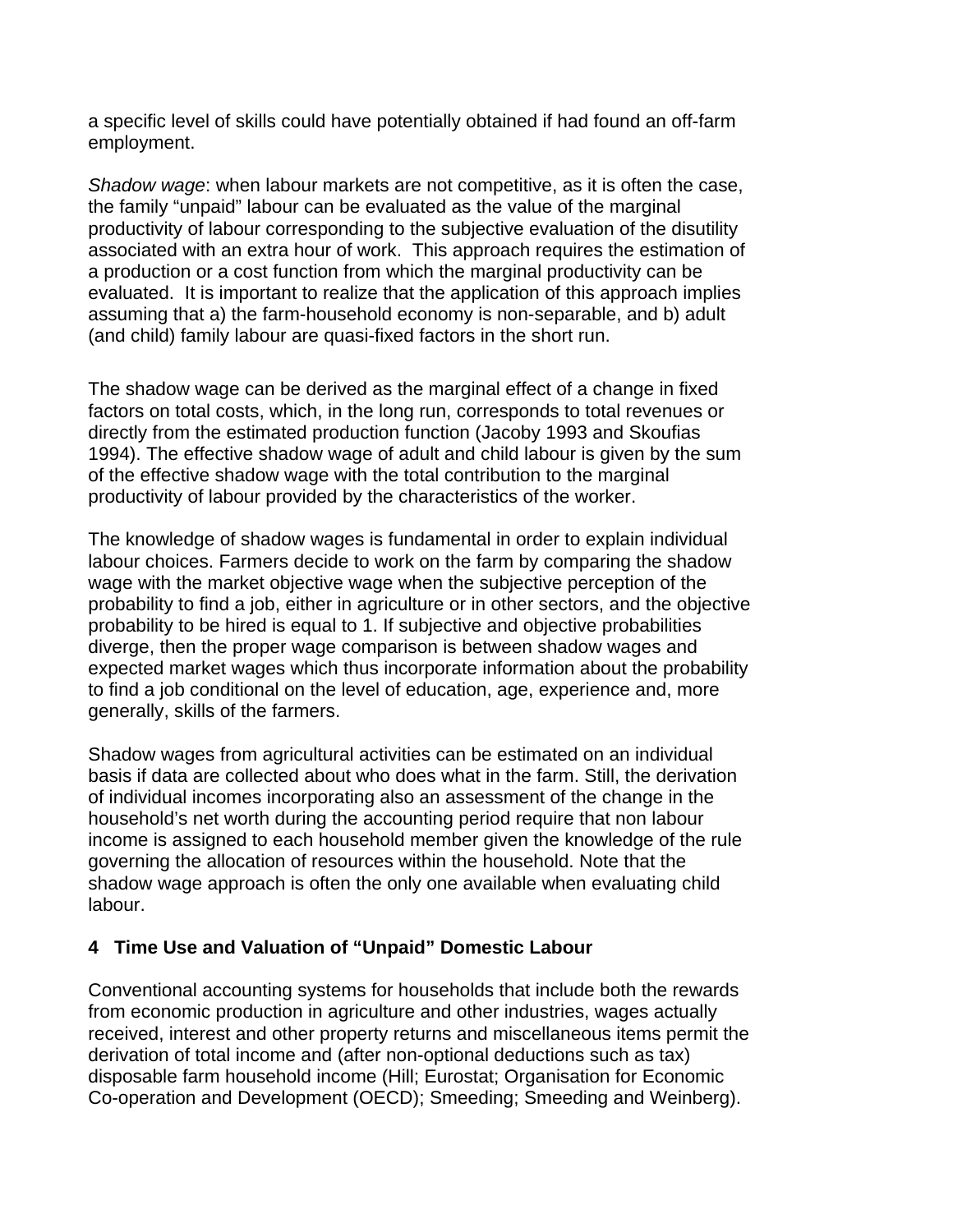However, the family portfolio of labour choices also includes employment in domestic activities. This form of self-employment is valued at the "unpaid" equilibrium shadow wage, and, if a competitive environment is assumed, corresponds to the opportunity cost of time. The incorporation of this implicit source of income in the computation of household incomes gives the *extended* income (Lazear and Michael; Jenkins and O'Leary; INSTRAW). The sum of extended income and the value of leisure time forms the Beckerian notion of *full*  income (Becker).

Under both behavioral and policy points of view, it is relevant to take into formal consideration that decisions made by the household unit are conditional on the information sets related to both the production and consumption side of the household economy. What is often neglected is that the production side of the household economy consists of both farming and domestic activities. Considering both extended and full incomes explicitly recognizes the contribution of home activities to the formation of household resources. Farm and "home produced" incomes are traditionally pooled within the family. In order to derive individual incomes, we assign these sources of income to each worker in proportion to the amount of contributed labour. We can then estimate the relative contribution of the husband and wife to the paid and unpaid sources of household income and to undertake a gender-specific analysis of the income distributions.

The implementation of the Beckerian notion of full income requires evaluating the time endowment, which is employed in both paid and unpaid working activities and leisure, and measuring non-labour incomes derived from returns on nonfarm assets and/or pensions. The accomplishment of this task requires the derivation of total farm household and extended incomes along with the evaluation of leisure time. Both farming and home production are family enterprises, the difference being that farm output is marketable, while domestic output, often composed by public components, is sold within the household at an implicit price.

Each member (*i*) of a farm household of size *N* can allocate its time endowment among the following activities  $T = (f_i + o_i + h_i + l_i) + I_i = d_i + I_i$ , where  $f_i$  is hours of time devoted to farm labour activities;  $o_i$  is time devoted to off-farm labour either in agriculture or in other sectors (paid at the market wage) and commuting time; *hi* is time devoted to unpaid home production activities; *li* is time devoted to pure leisure, such as recreational activities; *Ii* is time devoted to rest and personal care. The amount of disposable time is  $d_i = f_i + o_i + h_i + l_i$ .

Traditionally, economists define "unpaid work" as the time spent at home doing housework, producing goods and services for the family. Similarly, for farm households, farm labour supplied by household members is not directly paid to farm operators. Farmers remunerate themselves at an implicit wage. The time contributed by farm operators is often referred to as unpaid farm labour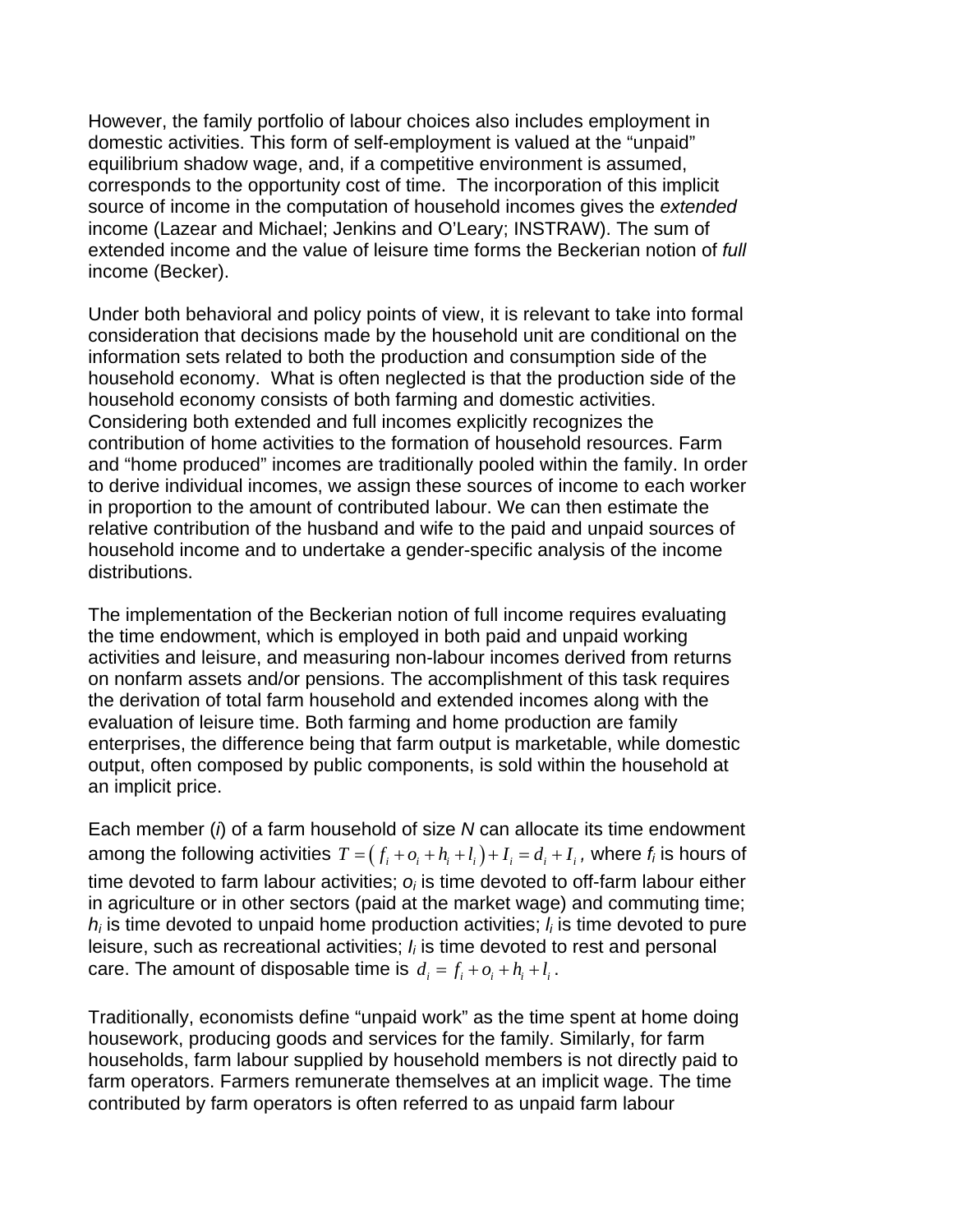(Huffman). Both farm labour (*fi*) and domestic work (*hi*) are defined as unpaid work. The availability of individual time-use data permits separating the time devoted to domestic work from the time allocated to pure leisure.

It is worth noting that this approach appears to perpetuate the simplistic view that the use of labour for agricultural entrepreneurial activities is competitive with its use for non-agricultural ones. As noted above, while this may be true for physical labour input, its validity for managerial input is less valid. But a model that accommodated non-rival circumstances would no doubt be far more complex.

# **5 Lessons from Wales and Italy**

## *5.1 Case study from Italy*

In response to this change about the importance of understanding the behaviour of both rural households and enterprises in the context of each specific local economies, the Institute for Studies on Agricultural Markets (Ismea) designed and analyzed, in collaboration with the *Microsimulation-Unit* based at the University of Verona, a survey aimed to collect data on the socioeconomic conditions of Italian agricultural households and their incomes with the objective to meet the demand for information requested by the design and implementation of rural policies.

The objectives of the Ismea survey were to gather data on the farm and the household that could be used to describe both the structure and the behavior of the farm, and to understand household behavior and welfare as a step in evaluating the effect of agricultural and rural policies on the living conditions of the agricultural population by making use of a collective household approach<sup>4</sup>. Accordingly, a multi-topic questionnaire was designed to collect data on many dimensions of the farm and the household well-being, including consumption at the individual level, income, savings, financial wealth, governmental and intrahousehold transfers, education and housing.

The design of the Ismea questionnaire was inspired by the questionnaires in use for the collection of data on farm production (for example that used by the EU RICA-FADN), those on the consumption of household members (such as the one used by ISTAT), by the EU time budget and by the questionnaire used by the Bank of Italy to collect data on household incomes. The final result is a set of questions very close to those suggested by the Living Standards Measurement Study of the World Bank to assess the welfare of rural households.

 $\overline{a}$ 4 That is, models that explicitly take into account the existence of differences in resource allocation decisions across the individuals of a same household.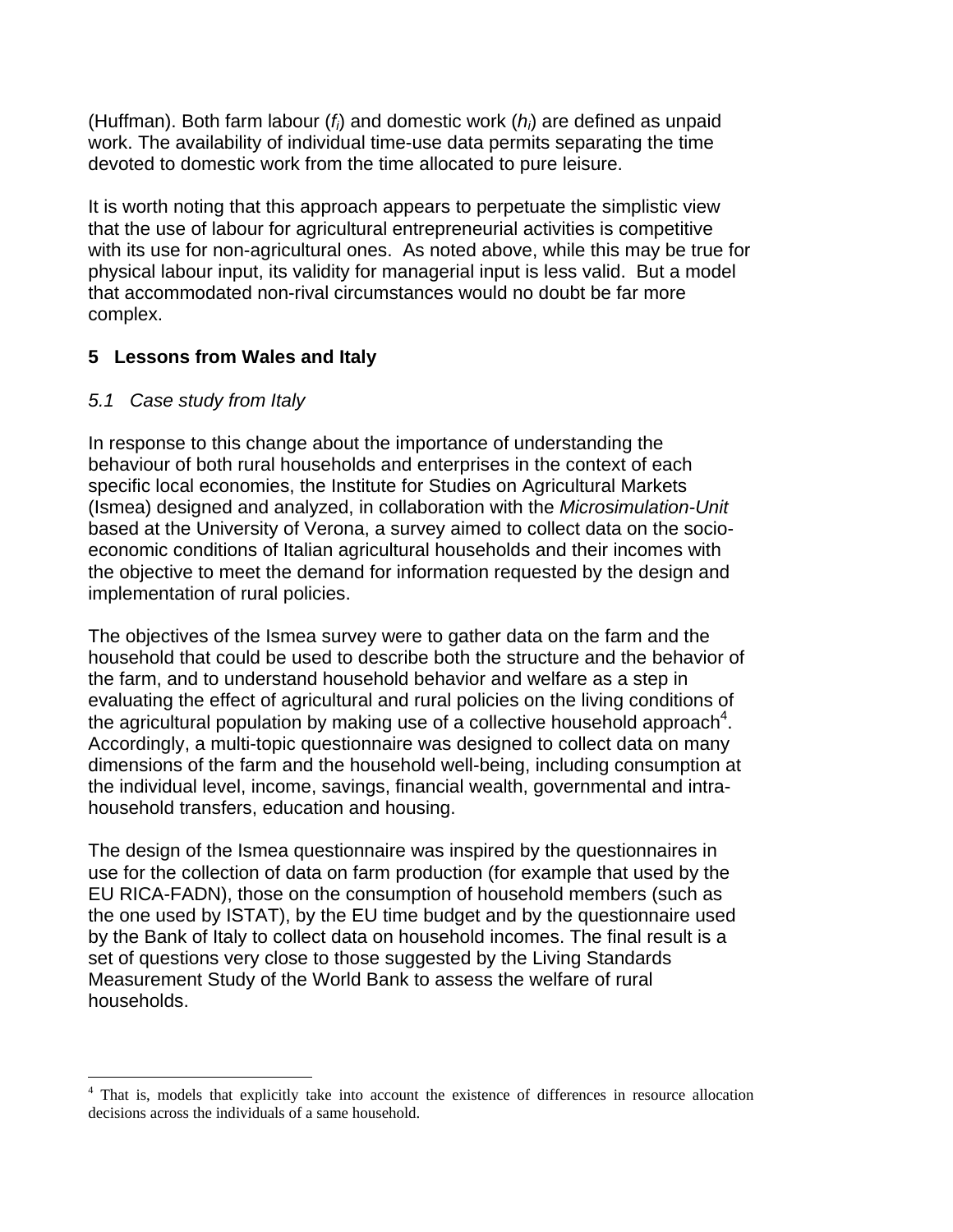An important characteristic of the questionnaire is that the attention is shifted from the traditional farm operation perspective to the farm household-firm unit one. For examples, information on the social characteristics such as gender, age, level of education, professional characteristics, etc. of each family members are collected. In addition, the questionnaire contains a stylized time sheet<sup>5</sup> describing how much time each family component is devoting to activities such as on and off-farm work, household work, child care and pure leisure time. This kind of information is useful when the work roles and off-farm labour participation of different members of the family are analyzed and to estimate shadow wages when labour markets are not competitive. This is a crucial undertaking. Market non-agricultural wages, wages for hired labour and shadow unpaid wages differ significantly across household types within the Ismea sample (Menon and Perali 2004). In addition, the data gathered in the time budgets are also essential for estimating the labour supplied to paid and unpaid working activities and the associated extended and full household incomes (Castagnini *et al*. 2004).

Another peculiarity is that the Ismea survey was designed to provide the information needed to assess the economic of policy programs at the farm level and the social impact at the household level with a special regard to labour choices and employment conditions of each member of the household. In order to allow the analyst to evaluate and measure such a socio-economic impact the Ismea survey contains a module of questions gathering information on the quality of life and on other characteristics of farm households.

There is a first group of questions on housing characteristics. The answers to these questions can be used to infer the standard of living of the agricultural household. A second group of questions collects detailed information on household consumption such as the consumption of food, either bought from the market (recording both quantities and prices) or grown on the farm, and the consumption of both semi durables and durable goods (distinguishing between goods for children and for adults). Measurement of consumption is emphasized in the questionnaires not only because consumption data can give a more direct picture, with respect to labour income, of how household individuals actually  $\rm{live}^6$ , but also because this kind of information allows the researcher to estimate the rule governing the intra-household allocation of material resources and time and to explain labour choices both at the household and individual level.

The first part of the questionnaire is complemented by a module containing questions on the intra-household decision making process for both farm and household decisions, on the household goods (household header growths in farm, time spent in family, farm inheritance and farm legacy), on intra-household transfers, on subjective measures about the risk associated to future investments in

 $\overline{a}$ 

<sup>&</sup>lt;sup>5</sup> Comparable to that used by ISTAT in the "Multiscopo survey" and in the Communitarian survey on time budget conducted by Eurisko.

<sup>6</sup> Income data indicate the living standard that the recipient could prudently afford.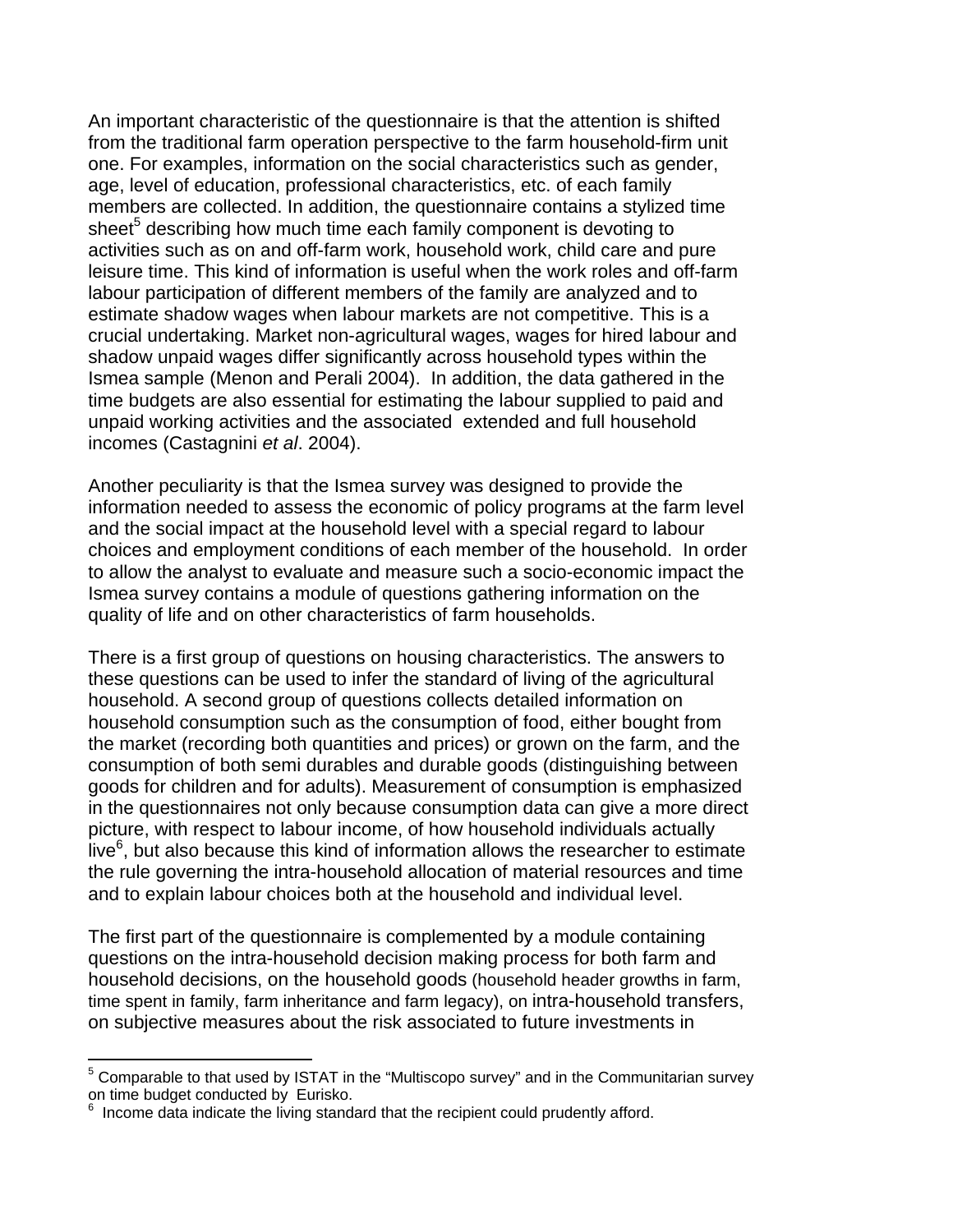agriculture and intentions about the future development of the farm. This is a set of information, usually not available in the traditional agricultural statistics, that proved to be very useful, for example, in order to tackle problems such as modelling the intergenerational transfer of household farms, or the on- and off-farm labour decisions within the farm household.

The set of data on the household welfare is completed by a group of questions on household income and wealth comparable to the survey on household income and wealth conducted by the Bank of Italy. A consistent reconstruction of non-labour income is fundamental in understanding labour choices (El-Osta, Mishra and Morehart 2004).

In conclusion, the Ismea survey gathers a very large subset of the information on the household suggested by the Living Standards Measurement Study of the World Bank to measure labour statistics in an integrated context which allows a researcher also to provide robust explanations of labour choices both at the household and individual level. The information collected recognizes the agricultural household as the statistical unit of interest. In order to measure labour statistics and living standards of both the agricultural and the rural household, it seems necessary to extend the focus of the data collection to non farming enterprises and services by coupling the household questionnaire with a module run at the level of the rural community.

## *5.2 Case study from Wales*

 $\overline{a}$ 

The Rural Development Programmes (RDPs) for the period 2000-06 that have been implemented in EU Member States carry the obligation of a mid-term evaluation by the end of 2003. To assist with the overall assessment of RDPs the European Commission put forward some required questions and prescribed indicators that were to be used to answer them<sup>7</sup>. Experience in carrying out the mid-term evaluation for the Welsh RDP (Hill and AgraCEAS 2003) and the baseline study for the parallel evaluation in England (Hill *et al.* 2002) has led to a number of lessons for labour statistics These exercises involved making full use of all existing official statistics concerning labour in agriculture and, more generally, in areas deemed to be rural. A few special analyses of data were provided by the statistical authorities. Where the RDP evaluation encountered gaps in official statistics, these had to be filled by special surveys.

 $<sup>7</sup>$  These include, for schemes involving aid to investment on holdings, the output per hour of</sup> labour on assisted holdings, share of working time spent on alternative activities on the holding,, number of full-time equivalent jobs maintained or created thanks to the assistance for alternative activities, the training needs of the labour force and the nature of trainees and non-pecuniary factors affecting job quality, Taking the cross-cutting questions (covering the combined impact of all RDP activities), there are questions on the age distribution and gender of labour on assisted holdings, and evidence of positive influences on the reduction in rural depopulation, employment directly and indirectly created for holders and non-family labour and whether this is full-time jobs and other than in basic agriculture and forestry. For jobs created or maintained elsewhere in the rural areas by the RDP, questions cover age, gender, pluriactivity and part-time farming.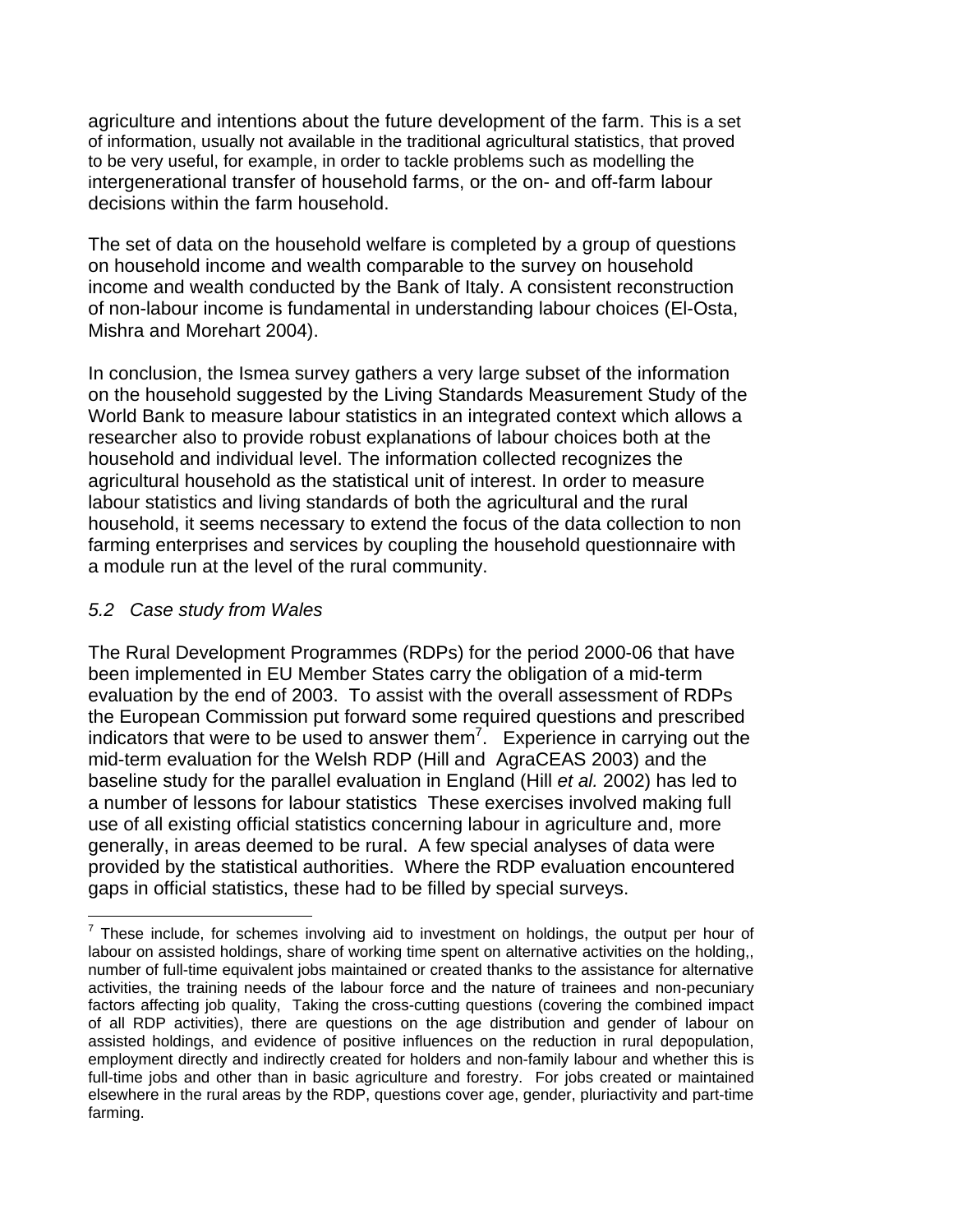First is the restriction imposed by a sector approach in labour statistics. Rural development involves support to the diversification of activities on holdings, yet the available statistics do not give much information on the use of the household's labour resources for other uses. Though the EU's Farm Structure Survey permits an analysis of labour according o the presence of an Other Gainful Activity (OGA), and whether this is the person's main activity or a secondary one, annual snapshots give little idea of the way in which changes are made on individual holdings, and the relatively static picture they present possibly hides a far more dynamic situation in which some changes cancel out (as is found with structural change generally in agriculture). What is needed is a panel approach with longitudinal analysis. Also, the unit of observation should be the household rather than the individual (though data at this level is important), as many diversification responses are associated with decisions at this level (such as a spouse developing an OGA).

Second, and related to the above, information on people (and households) that leave farming, some of whom may still live in the farm dwelling, is important, as is the reasons behind these readjustments in their use of resources (levels of monetary reward, other gains and losses etc.). Many farming changes (environmental, enterprise adjustment, investment, land acquisition etc.) are associated with transfers of land, associated with exit, entry and intergenerational transfers of assets. Though some structural change is made by management within its career, a great deal comes about by the disparity between the rate of entry and exit. Evidence from the USA (Gale 2003) suggests that, while the rate of exits is not greatly affected by the changing economic conditions in agriculture, and neither is the (lower) rate of entrants aged below 35 years (many of whom are likely to be farmers' sons), older new entrants are more sensitive. Presumably, the decisions of those already in established careers is much more a choice between alternatives in which the potential opportunity cost of transferring more of their time to agriculture is a major factor. Such decisions are more likely to be made on a household rather than an individual basis. In such matters it would be highly interesting to be able to trace the development of the farm/non-farm mix, and what happens to those who leave farming completely, though labour statistics are rarely set up in a way that makes this possible.

Third, despite shortcomings, labour statistics for agriculture are far better that those for other sectors in rural areas (at least in Wales and England). The overwhelming majority of self-employed people in rural area are in sectors other than agriculture (some 90% in rural England are non-agricultural)(Kempson and White 2001), leaving farmers as a small but relatively intensively studied subsector. Yet non-agricultural businesses are seen as drivers in the process of rural development. The lack of adequate statistics about them, their adjustment decisions and incomes was identified as a major gap. Of course, developing statistics for these entrepreneurial households encounters many of the conceptual issues outlined above for self-employed labour in agriculture.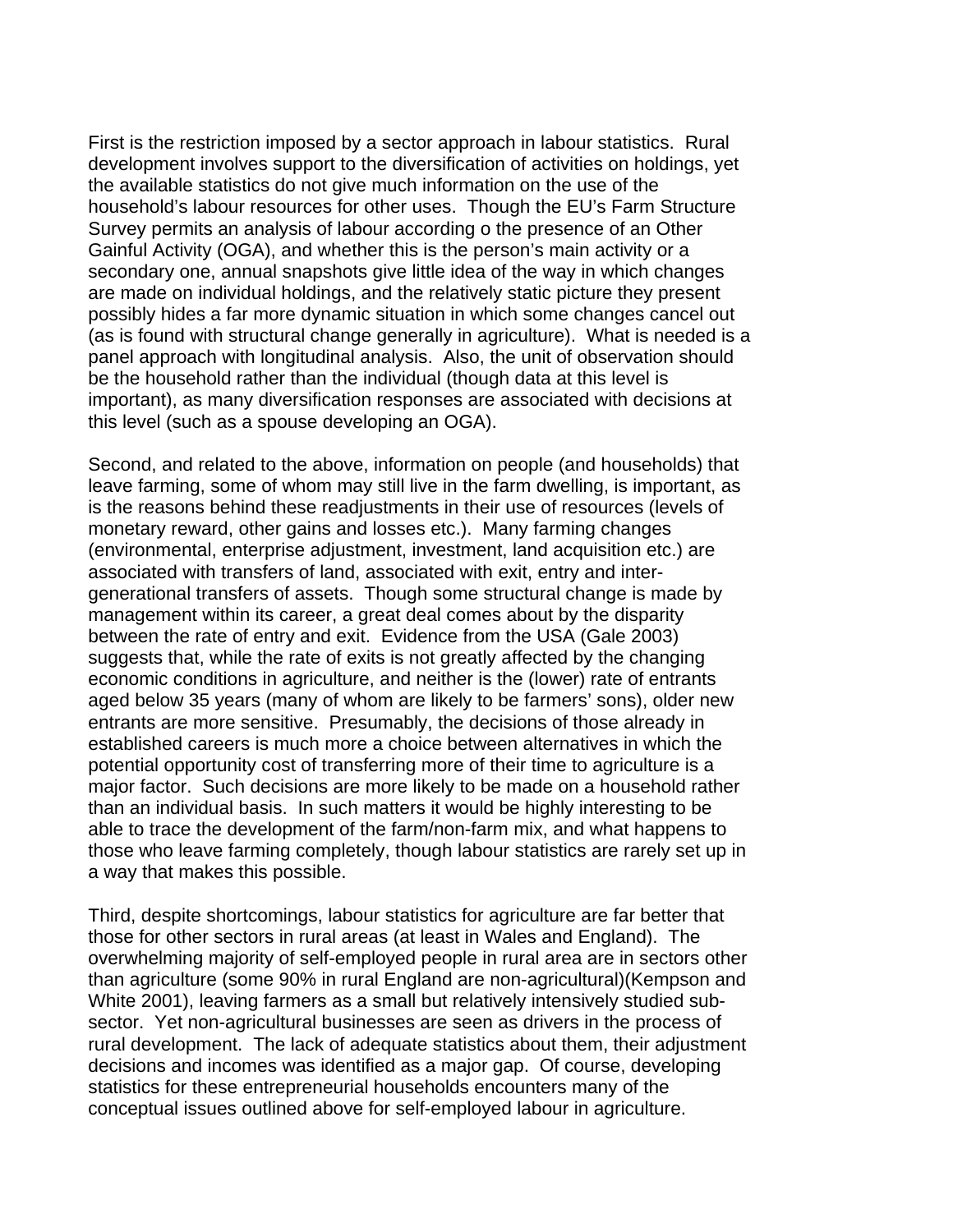#### **Conclusions**

The most important conclusion is that the supply of labour reflects the nature of the households that supply it, so that the conceptual basis of labour statistics must acknowledge this relationship. This important feature calls for a redesign of agricultural surveys which should recognize the household, both farming and non farming, as the statistical unit of interest. This change would permit a more precise measurement of the investment of family time in paid off-family work and unpaid on-family activities and of the linkages of the household supply of labour with the local non-agricultural business environment.

Second, the nature of self-employment, the form which most labour takes in agriculture, makes its quantification in terms of input to the productive process problematic. Attempts to apply measures developed in the context of hired labour, for which the notion of a wage or salary forms part of a contract that requires the supply of a certain number of hours/days of input in return, to selfemployment is likely to give artificial and misleading results. It is therefore important for the statistician to provide sufficient information to the economist with the aim of estimating reliable shadow wages when competitive labour markets are not in function. With this send in mind, it would be important to know who does what in the farming, domestic and other productive activities. The phenomenon of pluriactivity further complicates the issue, as does the emergence of a separate management function that may be divorced from labour input among the larger farms.

#### **References**

- Apps, P.F., and R. Rees. (1996) "Labour Supply, Household Production and Intra-family Welfare Distribution." *Journal of Public Economics* 60:199-219.
- Becker, G.S. (1965) "A Theory of Allocation of Time." *Economic Journal* 75,:493-517.
- Becker, G. S. (1991): *A Treatise on the Family*, Cambridge, Massachusetts: Harvard University Press.
- Benjamin, C. and A. Kimhi (2003): "Farm Work, Off-Farm Work, and Hired Farm Labour: Estimating a Discrete-Choice Model of French Farm Couples' Labour Decisions," working paper.
- Benjamin, D. (1992): "Household Composition, Labour Markets, and Labour Demand: Testing for Separation in Agricultural Household Models," *Econometrica*, 60(2): 287-322.
- Brown, J. N. (1983): "Structural Estimation in Implicit Markets," in *The Measurement of Labour Cost*, ed. J. E. Triplett, Chicago: The University of Chicago Press.
- Caiumi, A., and F. Perali. "Female Labour Force Participation: A Comparison between Urban and Rural Families." *American Journal of Agricultural Economics* 79(1997):595-601.
- Castagnini R., M. Menon and F. Perali. "Extended and Full Incomes at the Household and Individual Level: An Application To Farm Households." *American Journal of Agricultural Economics* 615(2004):726- 732.
- Chayanov, A. V. (1986): *The Theory of Peasant Economy*, Madison: The University of Wisconsin Press (original edition 1926).
- Deolalikar, A.B. and W. Vijberg (1987): "A Test of the Heterogeneity of Family and Hired Labour in Asian Agriculture," *Oxford Bulletin of Economics and Statistics*, 49: 291-305.
- El-Osta, H., Mishra, A. and M.Morehart (2004): "A Close Look at the Economic Well-Being of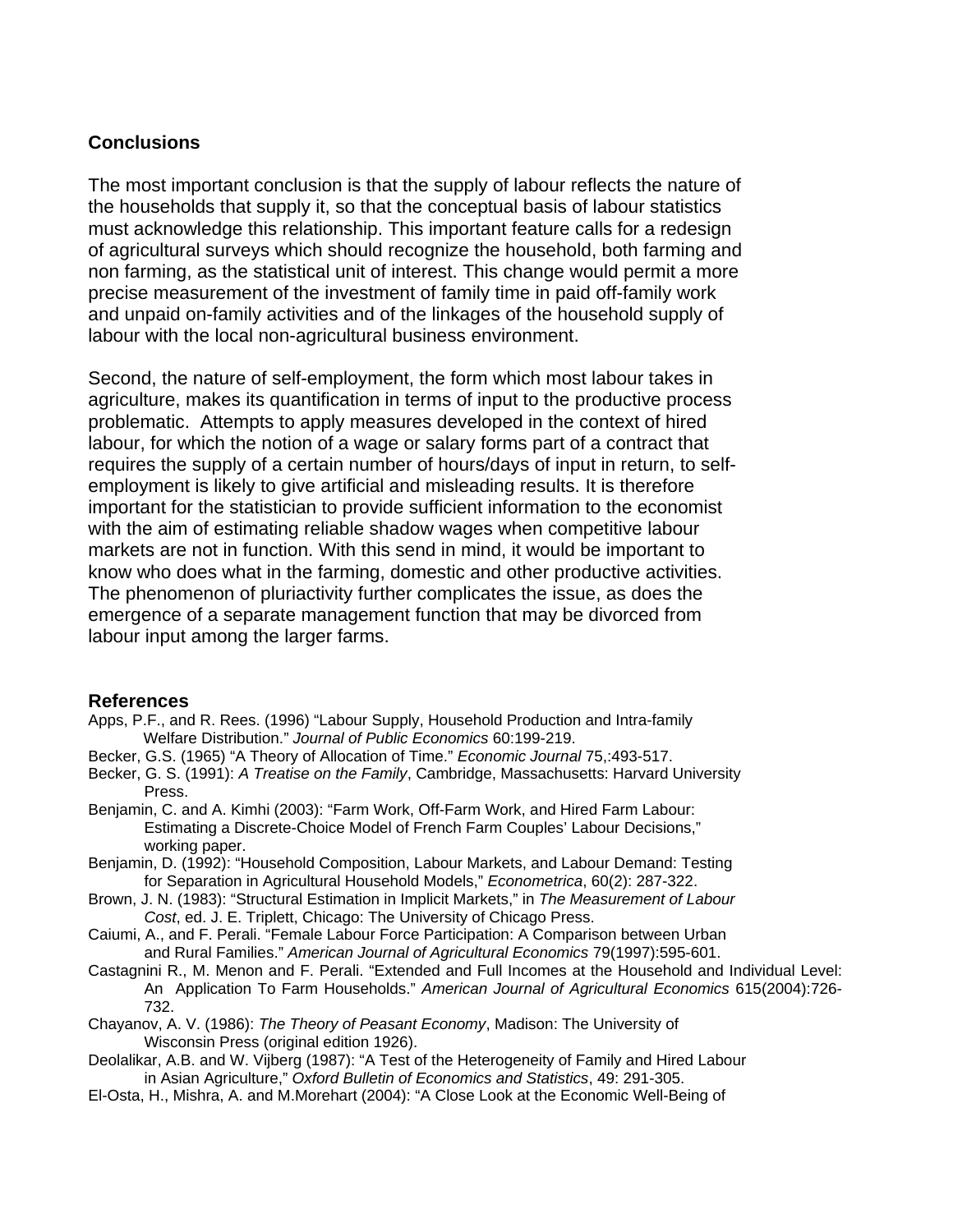Farm Operator Households: An Assessment of the Contributing Factors," ERS, Working Paper, Washington, D.C.

- Eurostat (1996), Agricultural Income 1995, Agriculture, Forestry and Fisheries Theme 5 Yearbooks and Yearly Statistic - Series A, Brussels, 1996.
- Eurostat (2000) *Target methodology for agricultural labour input (Rev.1).* Theme 5, Eurostat, Luxembourg. ISBN 92-894-0108-7.
- Gale, F. H. (2003) Age-Specific Patterns of Exit and Entry in U.S. Farming, 1978-97. *Review of Agricultural Economics,* **25**(1) 168-86,
- Harvey, S.J. *The Valuation of Household Production: How Different are the Opportunity Cost and Market Price Valuation Methods?* Mimeo, Department of Economics, University of Hartford, 1996.
- Hill, B.(2000) *Farm Incomes, Wealth, and Agricultural Policy.* 3<sup>rd</sup> edtition. Ashgate Publishing Limited, Aldershot, UK..
- Hill, B. and Agra CEAS Consultants Ltd)(2003) *The Mid-term Evaluation of the Wales Rural Development Plan.* Main volume (151pp) and twelve separate appendices. Welsh Assembly Government (available from the www.wales.gov.uk website).
- Hill, B. with Schoen, V., Rogers, A., Edwards, A. and Murray, K. (2002). *Baseline Study for the ERDP Mid-term Evaluation***.** ICON Consultants for the Department for Environment, Food and Rural Affairs, London. 97pp plus Annexes. (Publiished on Defra website)
- Huffman, W.E. "Farm Labour: Key Conceptual and Measurement Issues on the Route to Better Farm Cost and Return Estimates*.*" Working Paper 280, Dept. of Economics, Iowa State University, 1996.
- Huffman W. "Human Capital: Education and Agriculture," Handbook of Agricultural Economics, Vol.I, Edited by B. Gardner and G. Rausser, Elsevier Science B.V, 2000.
- INSTRAW. *Valuation of Household Production and Satellite Accounts.* United Nations, Geneva, 1996.
- Jacoby, H. G. (1993): "Shadow Wages and Peasant Family Labour Supply: An Econometric Application to Peruvian Sierra," *Review of Economic Studies*, 60(4): 903-21.
- Jenkins, S.P., and N.C. O'Leary. "Household Income Plus Household Production: The Distribution of Extended Income in the U. K." *Review of Income and Wealth* 42(1996):401-419.
- Juster, F., and F. Stafford. "The Allocation of Time: Empirical Findings, Behavioral Models, and Problems of Measurement." *Journal of Economic Literature* 29(1991):471-522.
- Kempson, E. and White, M. (2001) *Self-employment in rural England.* Countryside Agency, Cheltenham.
- Lambert, S. and T. Magnac (1994): "Measurement of Implicit Prices of Family Labour in Agriculture: an Application to Cote d'Ivoire," in *Agricultural Household Modelling and Family Economics*, eds. F. Caillavet, H. Guyomard, and R. Lifran, Amsterdam: Elsevier Science B. V.
- Lazear, E.P., and R.T. Michael. *Allocation of Income Within the Household*. Chicago University Press, 1988.
- Lewbel, A. (1985) "A Unified Approach to Incorporating Demographic or Other Effects into Demand Systems," *Review of Economic Studies*, 70:1-18.
- LUPG (2002) *Europe's Rural Futures: The Nature of Rural Development II.* Land Use Policy Group, World Wildlife Fund.
- Menon, M. and F. Perali (2004): "Estimation of a Collective Household Farm Model," Mimeo Dept. of Economics, University of Verona.
- OECD. *Farm Household Income Issues and Policy Responses*. Paris, France: OECD, 2003.
- Paris, Q. (1989) "A Sure Bet on Symmetry," *American Journal of Agricultural Economics,* 344- 351.
- Pavoni, N. and F. Perali. (2000): "Analisi Dinamica dell'Azienda-Famiglia," in F. Perali Eds.*Microeconomia Applicata*, Roma: Carocci.
- Perali, F. "Stima, Distribuzione e Decomposizione per Genere del Reddito Esteso: Metodologia ed Applicazione ad un Campione di Individui." *Economia e Lavoro* n.3-4(1999):37-56.
- Pollak, R. and T. J. Wales (1981): "Demographic Variables in Demand Analysis," *Econometrica,* 49(6):1533-51.